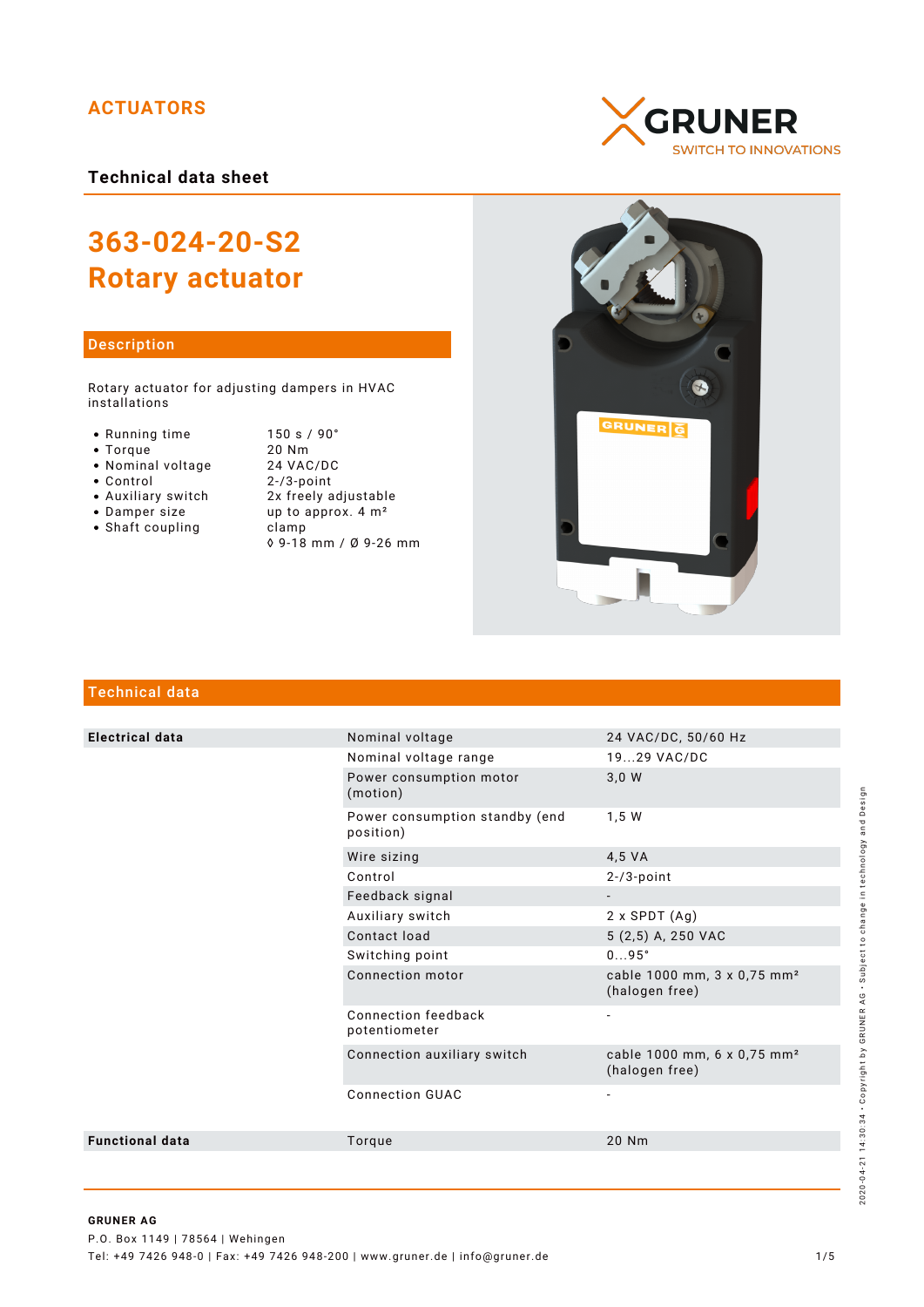

| <b>Technical data</b>      |                                         |                                                                     |
|----------------------------|-----------------------------------------|---------------------------------------------------------------------|
|                            |                                         |                                                                     |
| <b>Functional data</b>     | Damper size                             | up to approx. 4 m <sup>2</sup>                                      |
|                            | Synchronised speed                      | ±5%                                                                 |
|                            | Direction of rotation                   | selected by switch                                                  |
|                            | Manual override                         | Gearing latch disengaged with<br>pushbutton, self-resetting         |
|                            | Angle of rotation                       | 0°  max. 95° can be limited with<br>adjustable mechanical end stops |
|                            | Running time                            | 150 s / 90°                                                         |
|                            | Sound power level                       | $<$ 45 dB(A)                                                        |
|                            | Shaft coupling                          | clamp $\sqrt{9} - 18$ mm / $\sqrt{9} - 26$ mm                       |
|                            | Position indication                     | mechanical with pointer                                             |
|                            | Service life                            | $> 60000$ cycles $(0^{\circ}95^{\circ}0^{\circ})$                   |
|                            |                                         |                                                                     |
| <b>Safety</b>              | Protection class                        | III (safety extra-low voltage)                                      |
|                            | Degree of protection                    | IP 54                                                               |
|                            | <b>EMC</b>                              | CE (2014/30/EU)                                                     |
|                            | <b>LVD</b>                              | CE (2014/35/EU)                                                     |
|                            | <b>RoHS</b>                             | CE (2011/65/EU - 2015/863/EU -<br>2017/2102/EU)                     |
|                            | Mode of operation                       | Typ 1 (EN 60730-1)                                                  |
|                            | Rated impulse voltage                   | 0,8 kV (EN 60730-1)                                                 |
|                            | Control pollution degree                | 3 (EN 60730-1)                                                      |
|                            | Ambient temperature normal<br>operation | $-30^{\circ}$ C +50 $^{\circ}$ C                                    |
|                            | Storage temperature                     | $-30^{\circ}$ C +80 $^{\circ}$ C                                    |
|                            | Ambient humidity                        | 595% r.H., non condensing (EN<br>$60730-1)$                         |
|                            | Maintenance                             | maintenance free                                                    |
| <b>Dimensions / Weight</b> | <b>Dimensions</b>                       | 193 x 96 x 60 mm                                                    |
|                            | Weight                                  | 1700 g                                                              |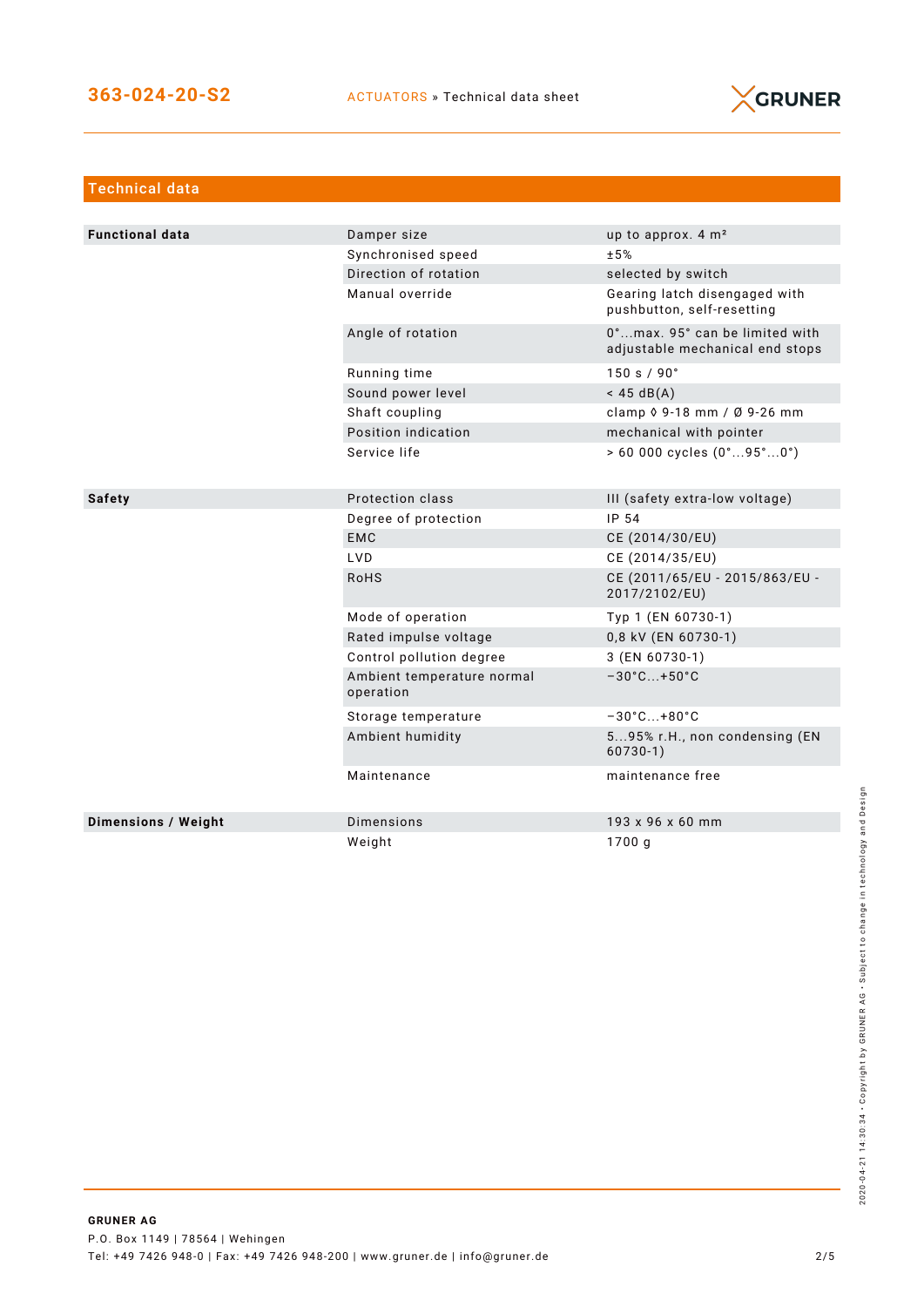

# Functionality / Properties

## **Operating mode**

2 point:

Connect power supply to wire 1+2, actuator drives to position 1. Is also wire 3 connected to the power supply, actuator drives to position 0.

3 point:

Connect power supply to wire 1+2, actuator drives to position 1. Is wire 1+3 connected to the power supply, actuator drives to position 0.

The actuator is overload-proof, requires no limit switches and automatically stops, when the end stop is reached.

#### **Direct mounting**

Simple direct mounting on the damper shaft with a clamp, protection against rotating with enclosed anti-rotation lock or rather at intended attachment points.

## **Manual override**

Manual override with selfresetting pushbutton possible (the gear is disengaged as long as the button is pressed).

#### **Signaling**

The two integrated auxiliary switches are freely adjustable in the angle of 0 - 95°. There are activated corresponding to the adjusted angle. The damper position can be checked by the mechanicel pointer.

#### **Mode switch**

DIP switch under the case cover

R / CW: rotary direction right / clockwise L / CWW: rotary direction left / counter clockwise

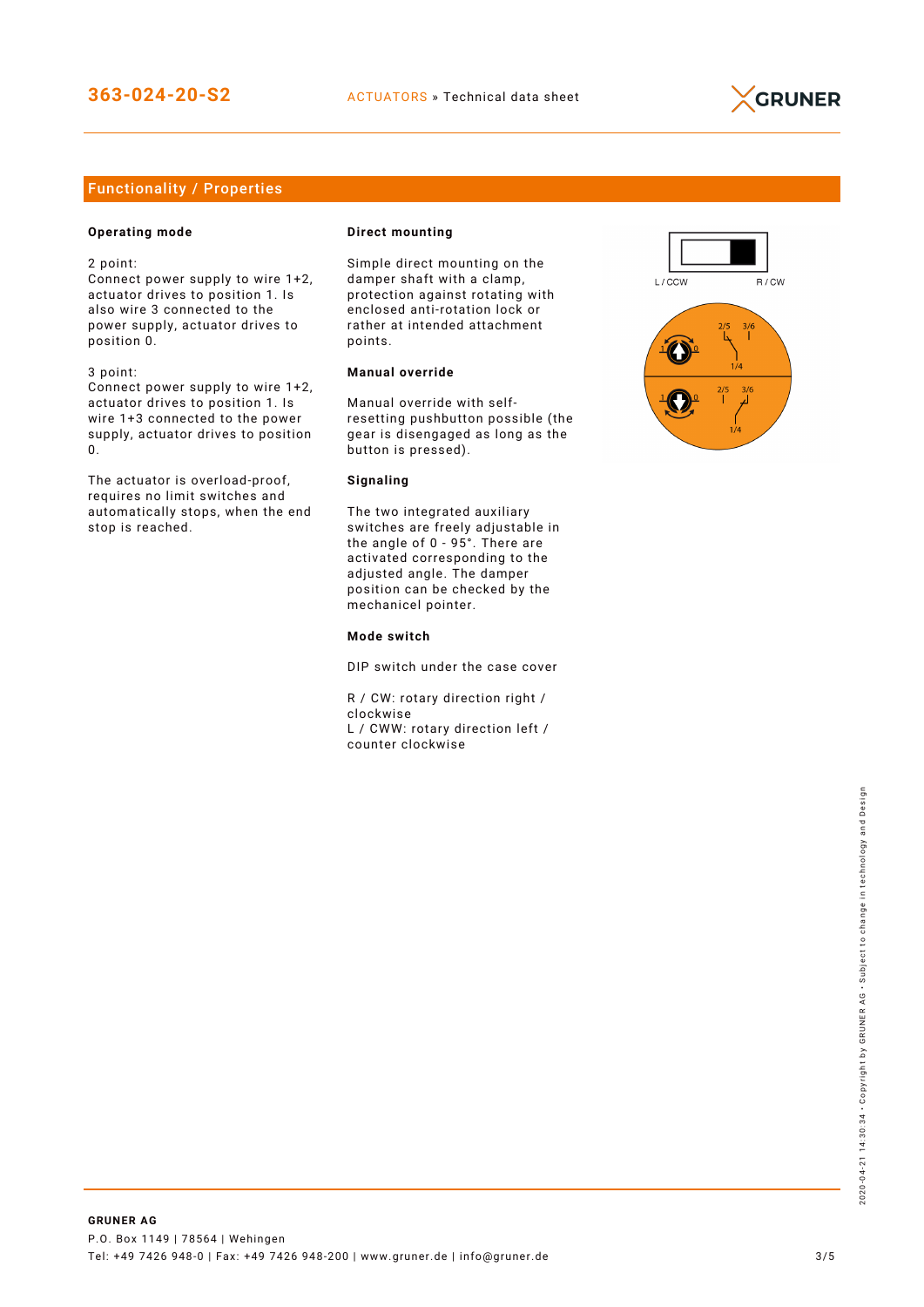

# Connector / Security Note





# **Safety remarks**

- Connect via safety isolation transformer!
- The device is not allowed to be used outside the specified field of application, especially in airplanes.
- It may only be installed by suitably trained personnel. Any legal regulations or regulations issued by authorities must be observed during assembly.
- The device may only be opened at the manufacturer´s site.
- The device is not allowed to be disposed of as household refuse. All locally valid regulations and requirements must be observed.
- When calculating the required torque, the specifications supplied by the damper manufacturer´s (crosssection, design, installation site), and the air flow conditions must be observed.